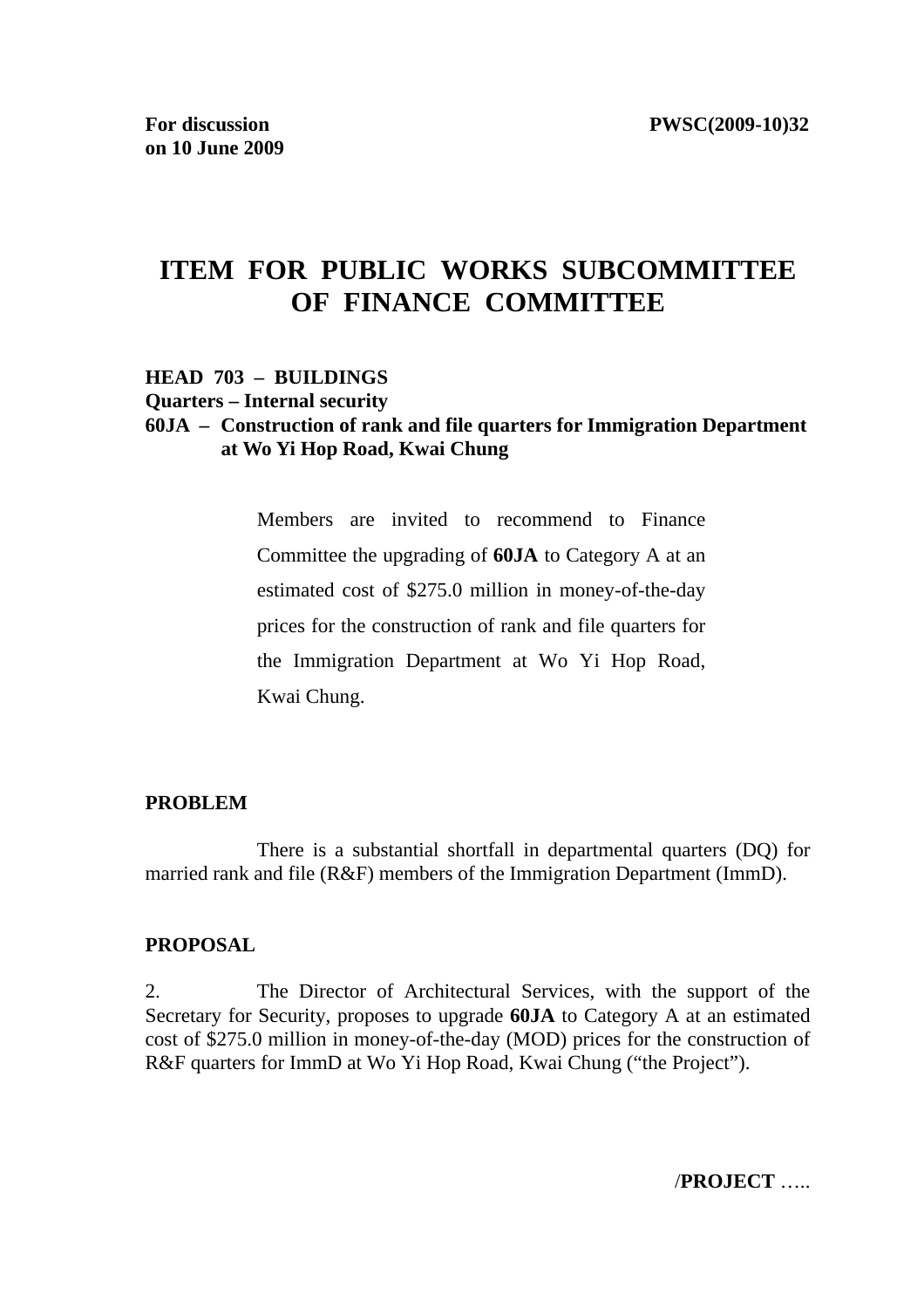## **PROJECT SCOPE AND NATURE**

- 3. The Project comprises the design and construction of
	- (a) two residential blocks of 8 and 13 storeys for the provision of 144 Grade 'H' quarter units;
	- (b) a single storey podium of management office, guard booth and communal areas including two multi-function rooms and outdoor children playing facilities;
	- (c) 18 car-parking and motorcycle parking spaces at ground floor; and
	- (d) landscaping features at open space and podium roof.

A site layout plan is at Enclosure 1. We plan to start the proposed works in April 2010 for completion in July 2012.

## **JUSTIFICATION**

4. It is an established Government policy to provide, subject to availability of resources, DQ for married disciplined services staff (including disciplined staff of the ImmD).

5. As at 1 March 2009, there were 1 695 R&F members in the ImmD eligible for DQ but only 940 units were available, representing a shortfall of 755 units, or about 45%. An eligible rank and file staff generally needs to wait for about six years to be allocated a DQ unit, up from an average of two years in 2004.

6. If no additional DQ is provided, we expect the shortfall will intensify. The ImmD has recruited some 550 R&F staff in 2007 and 2008 to cater for, among other things, the commissioning of the Shenzhen Bay Control Point, Lok Ma Chau Spur Line Control Point and Sky Plaza at the Hong Kong International Airport. In the coming years, the ImmD will continue to recruit R&F staff to fill vacancies and posts created under new initiatives. These new recruits will become eligible for DQ after the probationary period of three years and after they get married. There are at present about 1 300 single R&F members. These single officers constitute a significant potential demand for DQ. We estimate that the ImmD will be short of 851 DQ units, or 47%, for R&F staff in 2012 if the rate of supply of DQ remains unchanged. This is detrimental to staff morale and retention of staff.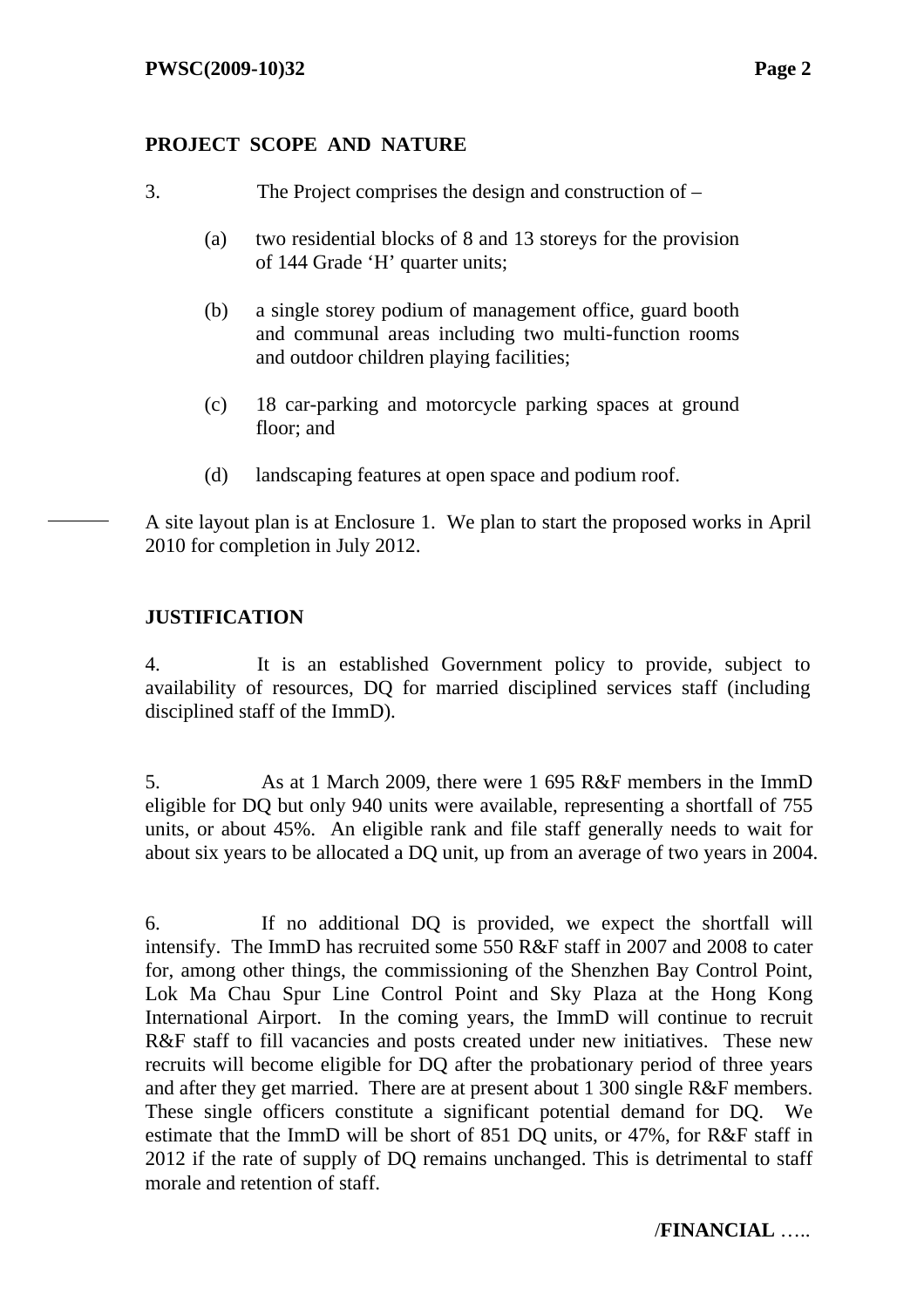1

## **FINANCIAL IMPLICATIONS**

7. We estimate the capital cost of the Project to be \$275.0 million in MOD prices (see paragraph 8 below), made up as follows –

|                            |                                                                                  | \$ million |                               |
|----------------------------|----------------------------------------------------------------------------------|------------|-------------------------------|
| (a)                        | Site works                                                                       | 3.6        |                               |
| (b)                        | Geotechnical works                                                               | 22.1       |                               |
| (c)                        | Piling                                                                           | 25.4       |                               |
| (d)                        | <b>Building</b>                                                                  | 118.9      |                               |
| (e)                        | <b>Building services</b>                                                         | 34.7       |                               |
| (f)                        | Drainage                                                                         | 1.9        |                               |
| (g)                        | External works                                                                   | 7.5        |                               |
|                            | (h) Additional cost of energy<br>conservation measures                           | 2.6        |                               |
| (i)                        | Furniture and equipment <sup>1</sup>                                             | 6.3        |                               |
| (j)                        | Consultants' fees for contract<br>administration and construction<br>supervision | 5.9        |                               |
| (k)                        | Contingencies                                                                    | 21.3       |                               |
|                            | Sub-total                                                                        | 250.2      | (in September<br>2008 prices) |
| $\left( \mathrm{l}\right)$ | Provision for price adjustment                                                   | 24.8       |                               |
|                            | Total                                                                            | 275.0      | (in MOD prices)               |
|                            |                                                                                  |            | $/$ We                        |
|                            |                                                                                  |            |                               |

 Based on an indicative list of furniture and equipment items required, including furniture in quarters and management office.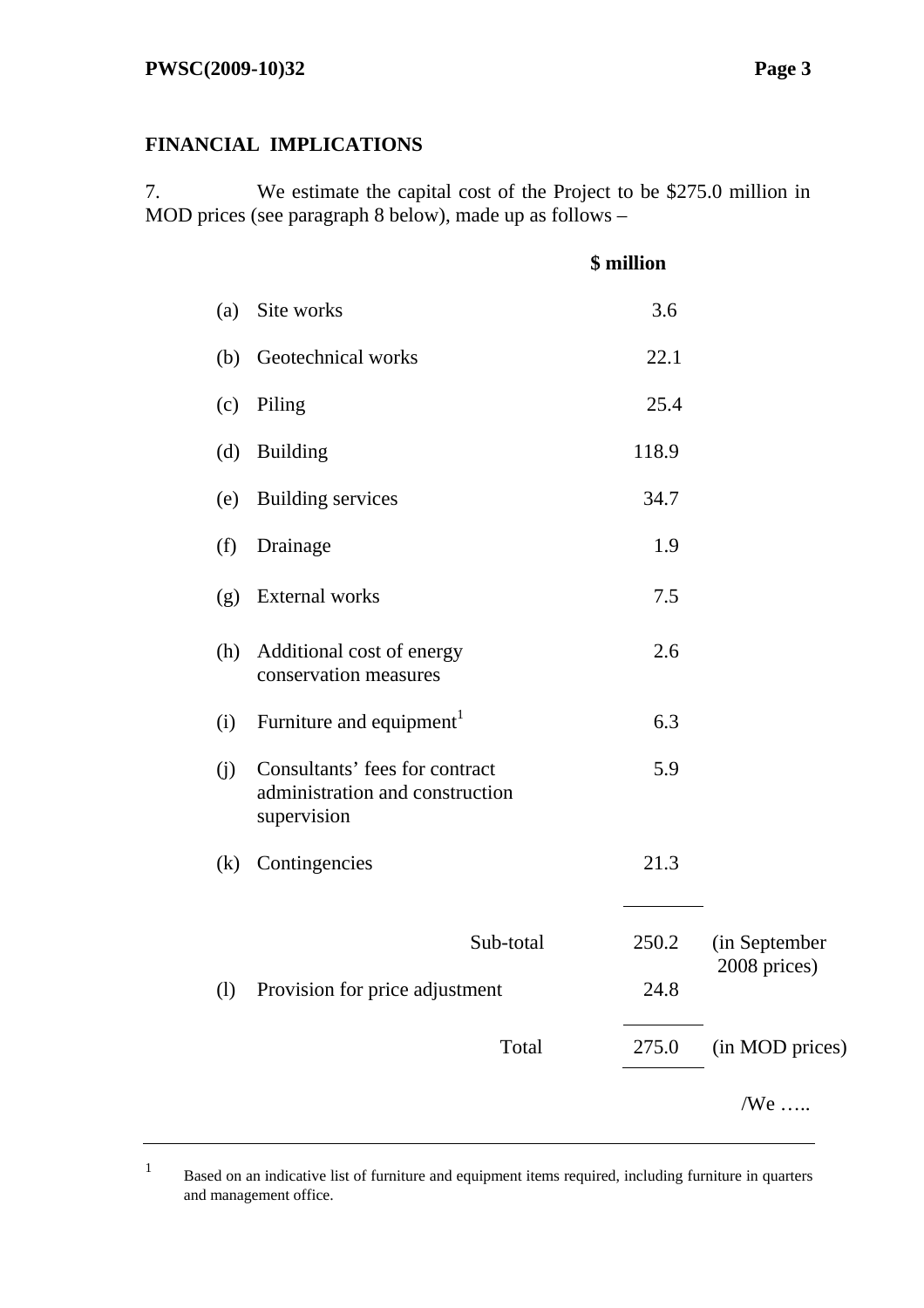We propose to engage consultants to undertake contract administration and construction supervision of the Project. A breakdown of the estimate for consultants' fees by man-months is at Enclosure 2. The construction floor area  $(CFA)$  of the Project is about 11 900 square metres  $(m^2)$ . The estimated construction unit cost, represented by the building and the building services costs, is  $$12,908$  per m<sup>2</sup> of CFA in September 2008 prices. The unit cost is comparable to similar projects of the Government.

8. Subject to approval, we will phase the expenditure as follows –

|             | \$ million<br>(Sept 2008) | Price adjustment<br>factor | \$ million<br>(MOD) |
|-------------|---------------------------|----------------------------|---------------------|
| $2010 - 11$ | 28.0                      | 1.05570                    | 29.6                |
| $2011 - 12$ | 83.0                      | 1.07681                    | 89.4                |
| $2012 - 13$ | 70.0                      | 1.09835                    | 76.9                |
| $2013 - 14$ | 33.0                      | 1.12032                    | 37.0                |
| $2014 - 15$ | 22.0                      | 1.15113                    | 25.3                |
| $2015 - 16$ | 14.2                      | 1.18566                    | 16.8                |
|             |                           |                            |                     |
|             | 250.2                     |                            | 275.0               |

9. We have derived the MOD estimates on the basis of the Government's latest forecast of the trend on rate of change in the prices of public sector building and construction output for the period 2010 to 2016. We will tender the Project as a design-and-build contract. We will deliver the works through a lump-sum contract with provision for price adjustment.

10. We estimate the annual recurrent expenditure of the Project to be \$5.9 million, which mainly includes expenditure on management and maintenance services, and electricity for common areas.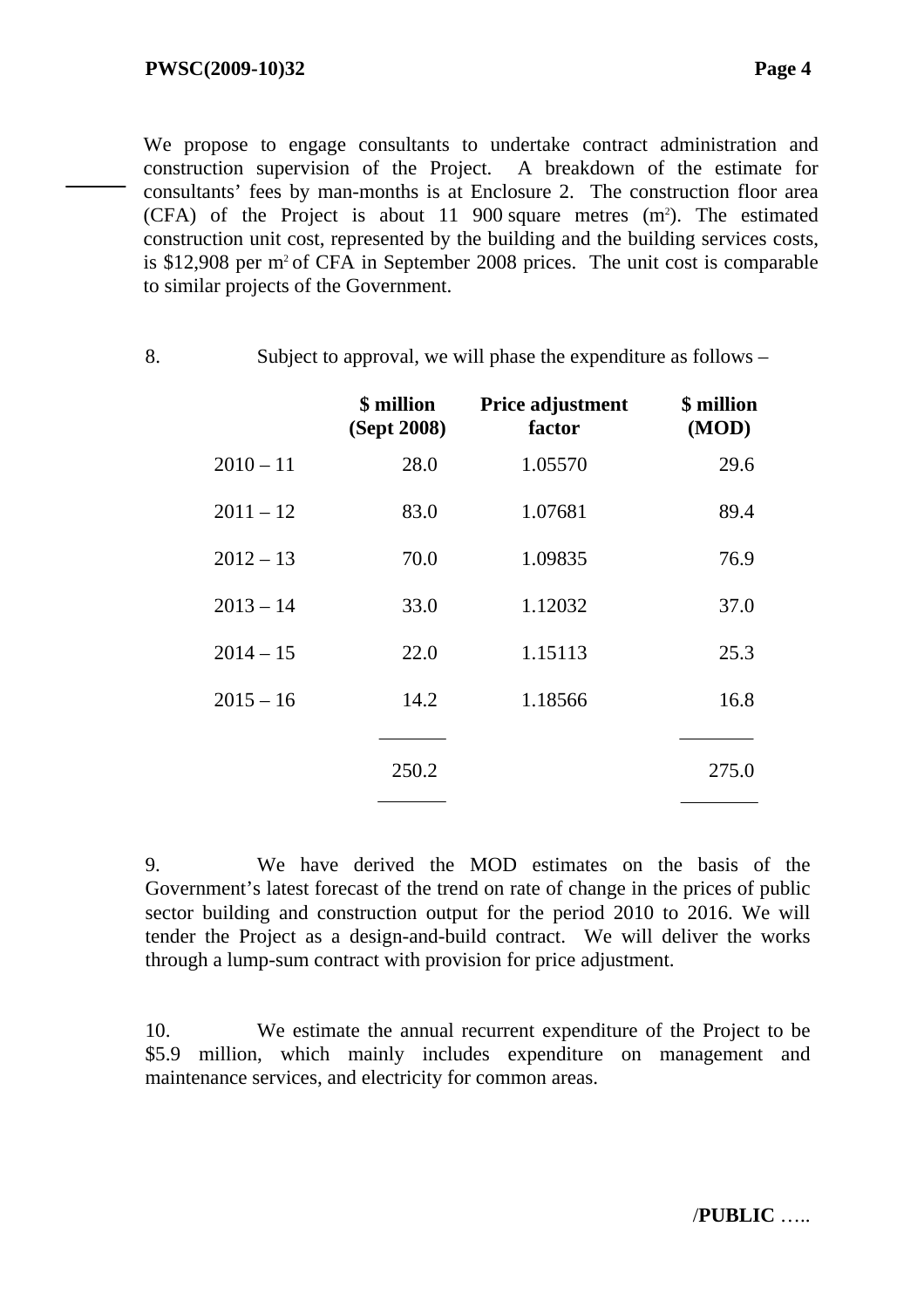### **PUBLIC CONSULTATION**

11. We consulted the Kwai Tsing District Council on the Project in April 2009. Members have no objection to the Project. We also consulted the owners' corporations and mutual aid committees of residential buildings nearby the Project site. They also have no objection to the Project.

12. We consulted the Legislative Council Panel on Security on 7 April 2009. Members have no in-principle objection to submitting the Project to the Public Works Subcommittee and the Finance Committee.

### **ENVIRONMENTAL IMPLICATIONS**

13. Apart from minimising the environmental impact, we are also keen on introducing features in this Project (details in paragraph 18 to 20 below) to contribute positively to the environment. The Project is not a designated project under the Environmental Impact Assessment Ordinance (Cap. 499). We employed a consultant to conduct a Preliminary Environmental Review (PER) on the Project in August 2008. The Director of Environmental Protection vetted the PER. He concluded that the Project has no long term environmental impact and recommended that suitable noise abatement measures should be adopted, such as incorporation of architectural fins or the use of fixed glazing. We will require the design-and-build contractor to carry out further environmental review to work out the exact package of the noise abatement measures at the detailed design stage. The cost for implementation of such measures has been included in the Project cost estimate.

14. During construction, we will control noise, dust and site run-off nuisances to within established standards and guidelines through the implementation of mitigation measures in the relevant contracts. These include the use of silencers, mufflers, acoustic lining or shields, and the building of barrier wall for noisy construction activities; frequent cleaning and watering of the site; and the provision of wheel washing facilities.

15. We have considered measures in the planning and design stage to reduce the generation of construction waste where possible (e.g. using metal site hoardings and signboards so that they can be recycled or reused in other projects). In addition, we will require the relevant contractor to reuse inert construction waste on site (e.g. use of excavated materials for filling within the site) or in other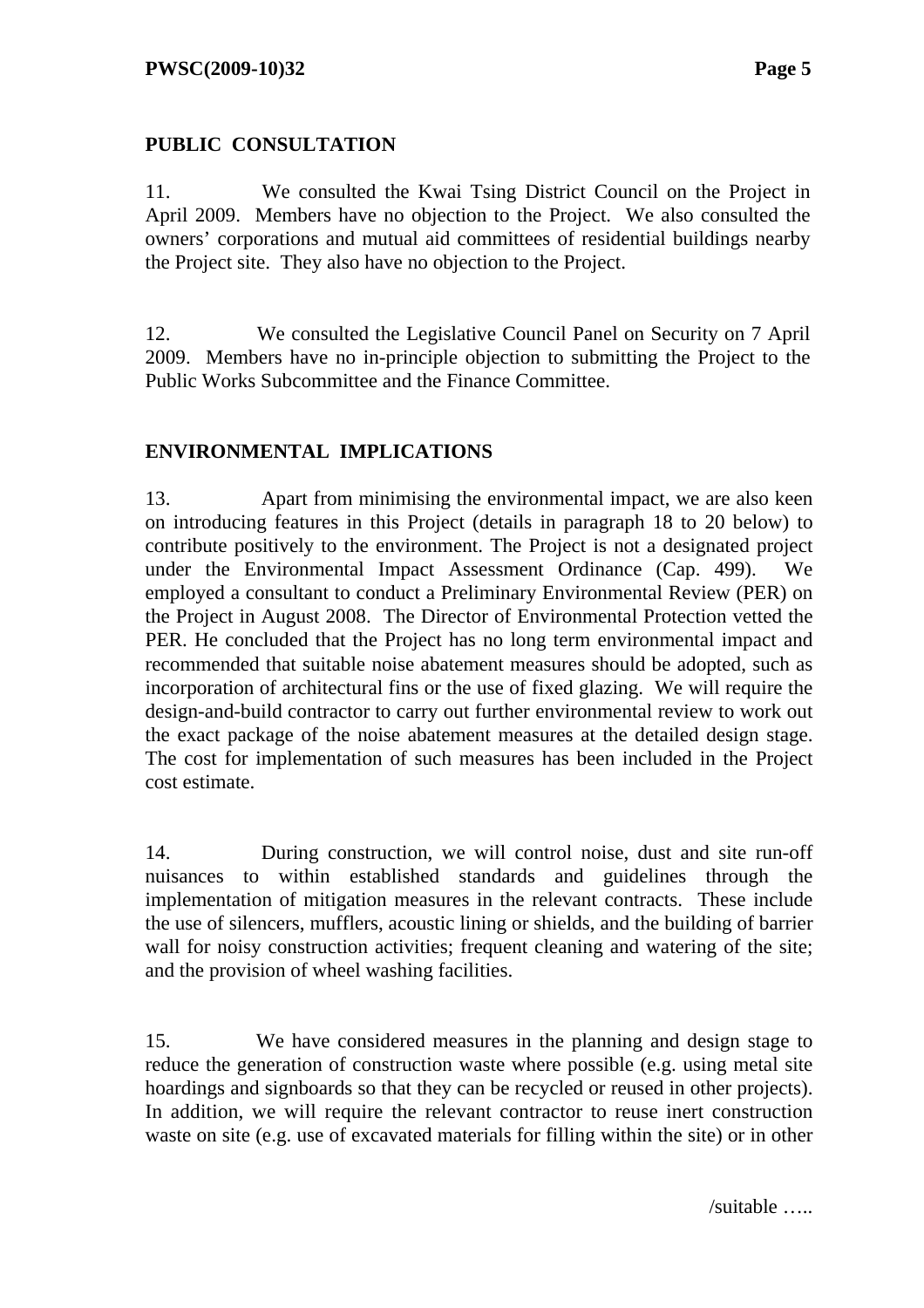suitable construction sites as far as possible in order to minimise the disposal of inert construction waste to public fill reception facilities  $2$ . We will encourage the relevant contractor to use recycled or recyclable inert construction waste, as well as non-timber formwork to further minimise the generation of construction waste.

16. We will also require the relevant contractor to submit for approval a waste management plan, which will include measures to avoid, reduce, reuse and recycle inert construction waste. We will ensure that the day-to-day operations on site comply with the approved plan. We will require the relevant contractor to separate the inert portion from non-inert construction waste on site for disposal at appropriate facilities. We will control the disposal of inert construction waste and non-inert construction waste to public fill reception facilities and landfills respectively through a trip-ticket system.

17. We estimate that the Project will generate in total about 16 400 tonnes of construction waste. Of these, about 8 400 tonnes (51.2%) of inert construction waste will be reused on site and 6 700 tonnes (40.9%) of inert construction waste will be delivered to public fill reception facilities for subsequent reuses. The 1 300 tonnes (7.9%) of non-inert construction waste will be disposed of at landfills. The total cost for accommodating construction waste at public fill reception facilities and landfill sites is estimated to be \$343,400 (based on a unit cost of \$27/tonne for disposal at public fill reception facilities and  $$125$ /tonne<sup>3</sup> at landfills).

### **ENERGY CONSERVATION MEASURES**

18. This Project has adopted various energy efficient features, including **–**

(a) heat recovery fresh air pre-conditioners in the airconditioned spaces for heat energy reclaim of exhaust air;

 $/(b)$  …

<sup>2</sup> Public fill reception facilities are specified in Schedule 4 of the Waste Disposal (Charges for Disposal of Construction Waste) Regulation. Disposal of inert construction waste in public fill reception facilities requires a licence issued by the Director of Civil Engineering and Development.

<sup>&</sup>lt;sup>3</sup> The estimate has taken into account the cost for developing, operating and restoring the landfills after they are filled and the aftercare required. It does not include the land opportunity cost for existing landfill sites (which is estimated at  $\frac{200}{m^3}$ ), nor the cost to provide new landfills (which is likely to be more expensive) when the existing ones are filled.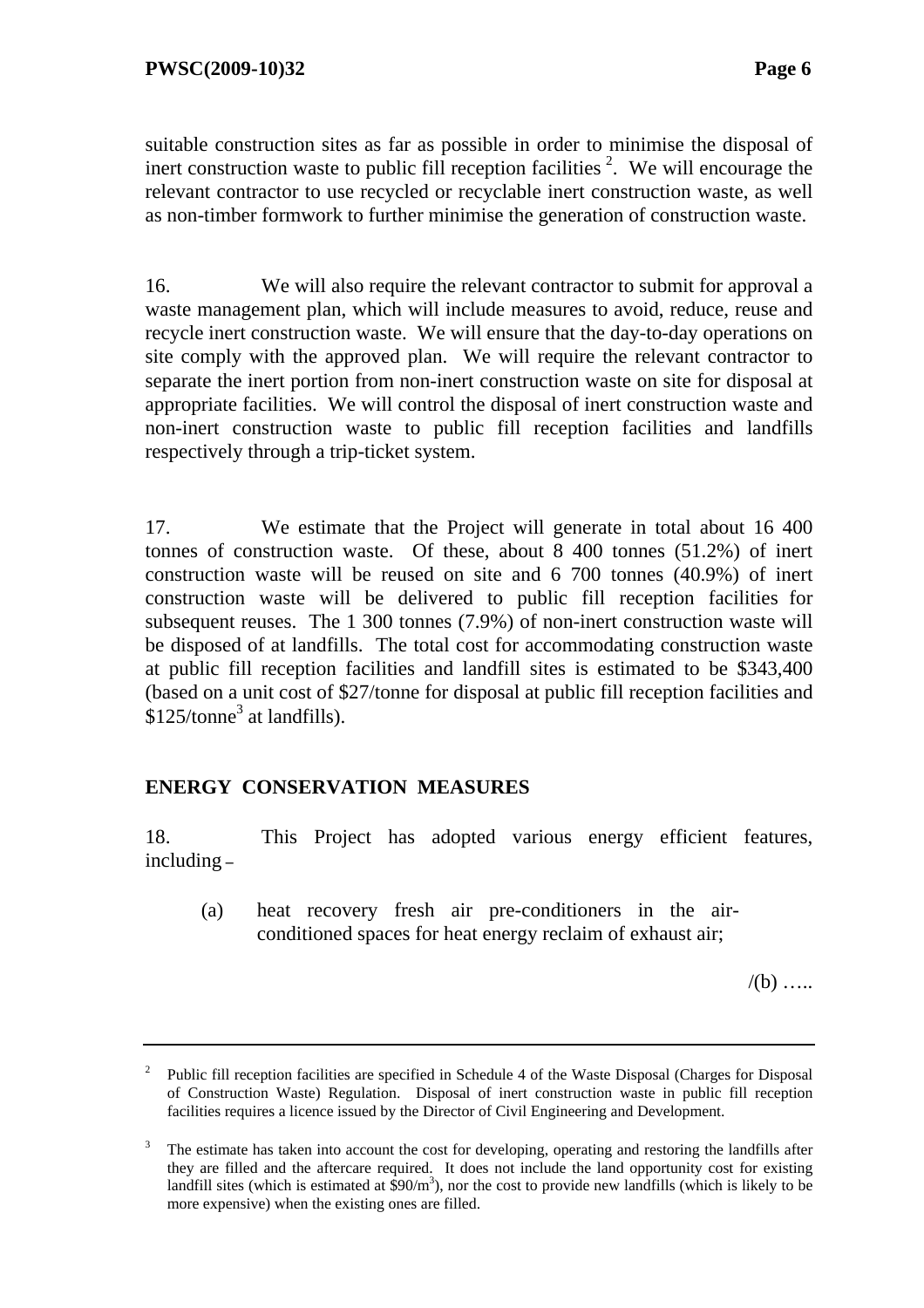- (b) T5 energy efficient fluorescent tubes with electronic ballast and lighting control by occupancy sensors in common area of the quarter building;
- (c) compact fluorescent lamps with electronic ballast and lighting control by daylight sensors;
- (d) light-emitting diode (LED) type exit signs; and
- (e) automatic on/off switching of lighting and ventilation fans inside lifts.

19. For renewable energy technologies, we will install a small scale solar photovoltaic system for corridor lightings. For greening features, we will provide landscape and green roof in the appropriate area on the ground level open space and podium roof for environmental and amenity benefits. For recycled features, we will provide a rainwater recycling system for irrigation purpose.

20. The total estimated cost for the above features is around \$2.6 million (including about \$60,000 for energy efficient features), which has been included in the cost estimate for this Project. The energy efficient features will achieve 2.6% energy savings in the annual energy consumption with a payback period of about 4.3 years.

## **HERITAGE IMPLICATIONS**

21. This Project will not affect any heritage site, i.e. all declared monuments, proposed monuments, graded historic sites/buildings, sites of archaeological interests and Government historic sites identified by the Antiquities and Monuments Office.

## **LAND ACQUISITION**

22. The Project does not require any land acquisition.

/**BACKGROUND** …..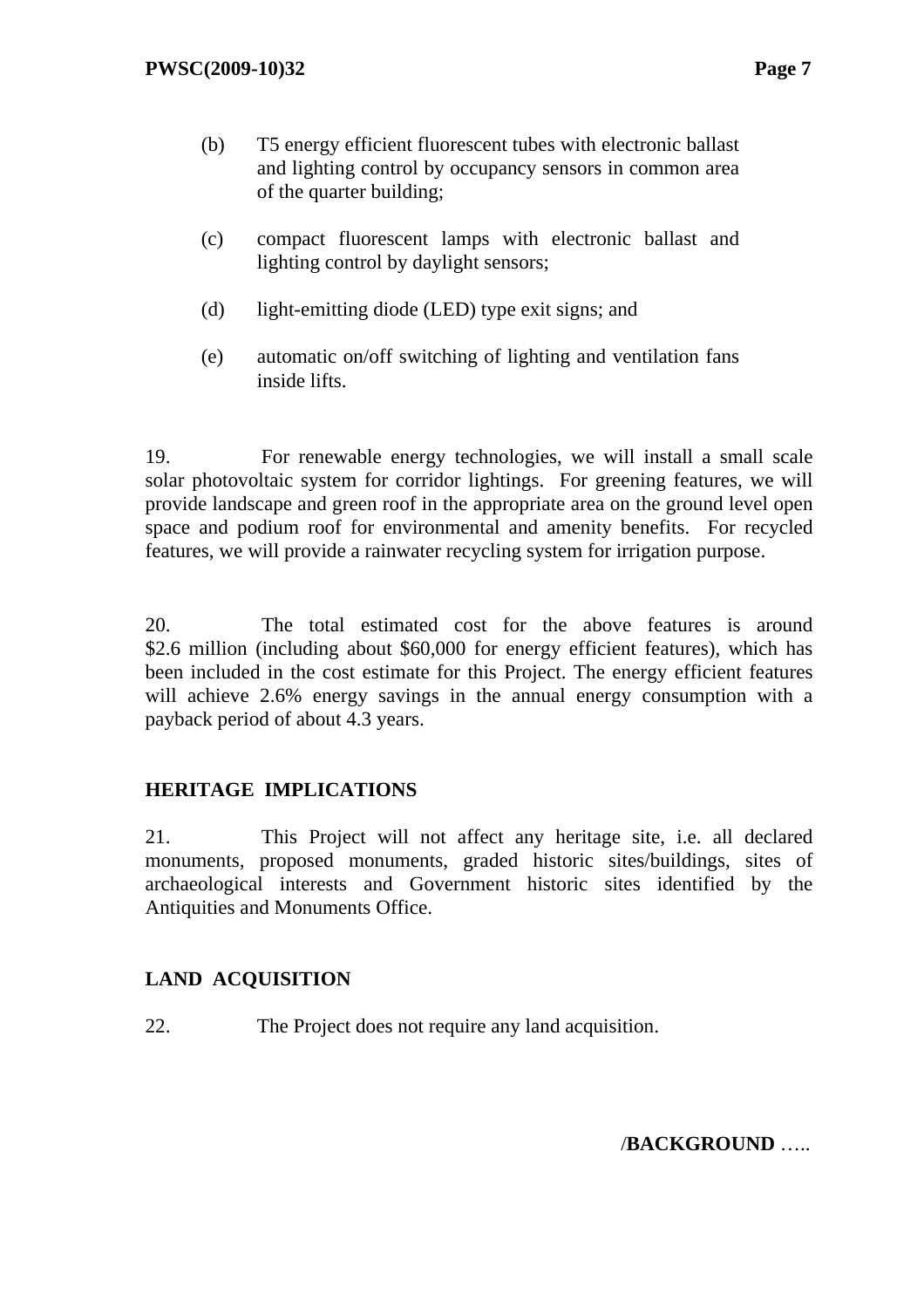### **BACKGROUND INFORMATION**

23. We upgraded **60JA** to Category B in March 2008. We engaged contractors to carry out ground investigations in October 2008 and a topographical survey in May 2008. We employed consultants to undertake the PER in August 2008, a traffic impact assessment (TIA) in August 2008 and utility mappings in May 2008. We also employed a quantity surveying consultant to prepare the tender documents in October 2008. The total cost of these works and services is \$1.3 million. We have charged this amount to block allocation **Subhead 3100GX** "Project feasibility studies, minor investigations and consultants' fees in Category D of the Public Works Programme". The contractors have completed the ground investigations and topographical survey. The consultants have completed the PER, TIA and utility mappings. The quantity surveying consultant is finalising the tender documents.

24. The Project will involve felling of five trees. All trees to be felled are not "important trees"<sup>4</sup>. We will incorporate planting as part of the Project, including estimated 40 trees, 10 000 shrubs/ground covers and climbers.

25. We estimate that the Project will create about 165 jobs (150 for labourers and another 15 for professional/technical staff) providing a total employment of 3 600 man-months.

--------------------------------------

Security Bureau Immigration Department May 2009

<sup>&</sup>lt;sup>4</sup> An "important tree" refers to trees in the Register of Old and Valuable Trees, or any other trees that meet one or more of the following criteria –

<sup>(</sup>a) trees of 100 years old or above;

<sup>(</sup>b) trees of cultural, historical or memorable significance e.g. Fung Shui tree, tree s landmark of monastery or heritage monument, and trees in memory of an important person or event;

<sup>(</sup>c) trees of precious or rare species;

<sup>(</sup>d) trees of outstanding form (taking account of overall tree sizes, shape and any special features) e.g. trees with curtain like aerial roots, trees growing in unusual habitat; or

<sup>(</sup>e) trees with trunk diameter equal or exceeding 1.0 metre (measured as 1.3 m above ground level), or with height/canopy spread equal or exceeding 25 m.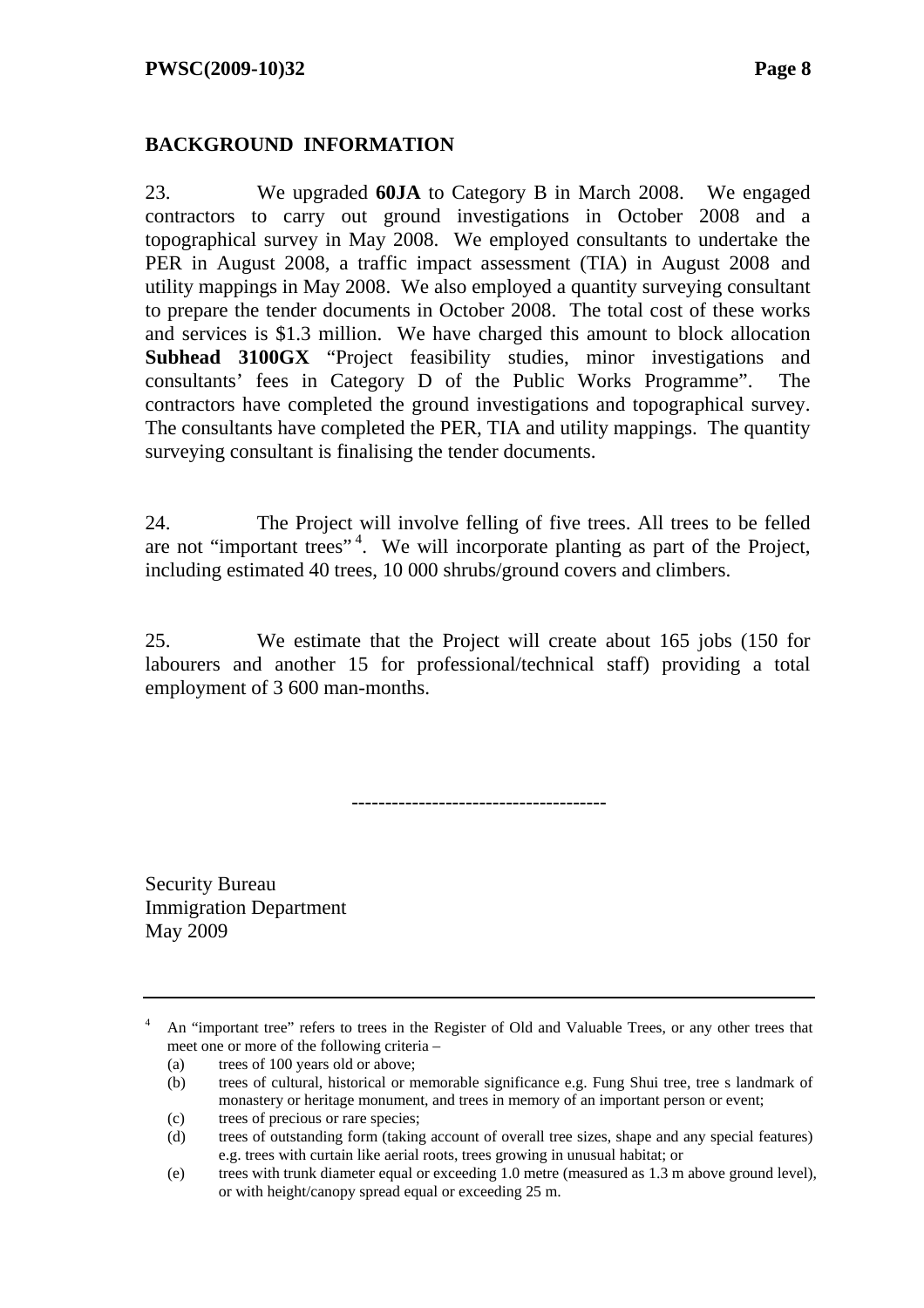